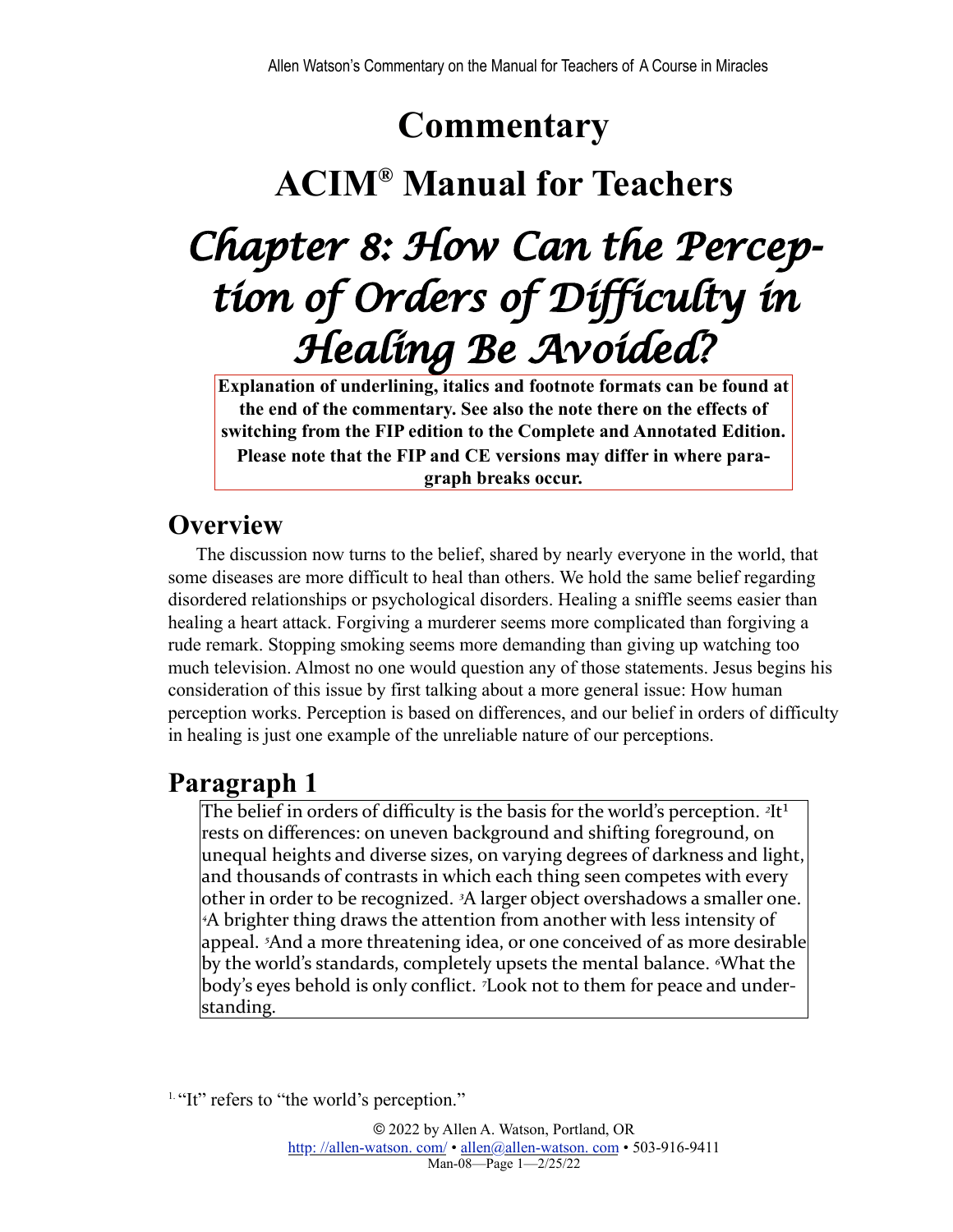The entire process of human perception depends on the belief in differences (1:1–2). Distinguishing between background and foreground, differences in height or size, darkness or light, and "thousands of contrasts." Everything is competing for our attention with everything else (1:2). Big things draw our eyes away from little things (1:3). A bright object stands out from others; shiny objects attract us. Even ideas compete in our minds. Ideas that seem exceedingly desirable can upset our mental balance as much as threatening ideas (1:5).

Nothing the body's eyes see can bring us peace and understanding. They perceive a world of differences, with everything competing with everything else (1:6–7).

## **Paragraph 2**

Illusions are always illusions of differences. <sup>2</sup>How could it be otherwise? <sup>3</sup>By definition, an illusion is an attempt to make something real that is regarded as of major importance but is recognized as being untrue. <sup>4</sup>The mind therefore seeks to make it true out of its intensity of desire to have it for itself. <sup>*s*</sup>Illusions are travesties of creation; attempts to bring truth to lies. *Finding truth unacceptable, the mind revolts against truth and gives itself* an illusion of victory. <sup>7</sup>Finding health a burden, it retreats into feverish dreams. <sup>*8*</sup>And in these dreams the mind is separate, different from other minds, with different interests of its own, and able to gratify its needs at the expense of others.<sup>2</sup>

<span id="page-1-1"></span>We see all these differences, but the truth is they are all the same—illusions. What is unique in the way the Course speaks of illusions is that they are not imposed on us by some external source, someone or something trying to deceive us like a master magician. Here, we are the illusion maker. We want so strongly that something be true that we attempt to make it true. In the Course, the very definition of "illusion" is "an attempt to make something real that is regarded as being untrue (2:3).

What characterizes the illusions we make is that they are all "illusions of differences" (2:1). Above all else, the ego wants separation , so illusions inevitably consist of differences (2:2). As egos, we want to be special: better than, stronger than, more prosperous than, more brilliant than. So we project differences. Our desire to be separate so we can take from others to gratify our needs gives birth to all our illusions of this world  $(2:4)$ .

But illusions are lies. Our projection of illusions is a terrible misuse of our creative abilities, trying to make lies into truth (2:5). It is the revolt of our minds against the truth, making an illusion of victory (2:6). We've seen how our resistance to healing reflects a secret attack on God as Creator; this generic description of illusions generalizes that idea. "Finding health a burden, it [the mind] retreats into feverish dreams" (2:7).

<span id="page-1-0"></span><sup>2</sup>. This sentence helps explain the first sentence of the paragraph. "Illusions are always illusions of differences" because the mind first decides to retreat from truth into dreams, and then "in these dreams the mind is separate, different from other minds."

> © 2022 by Allen A. Watson, Portland, OR http://allen-watson.com/ • allen@allen-watson.com • 503-916-9411 Man-08—Page 2—2/25/22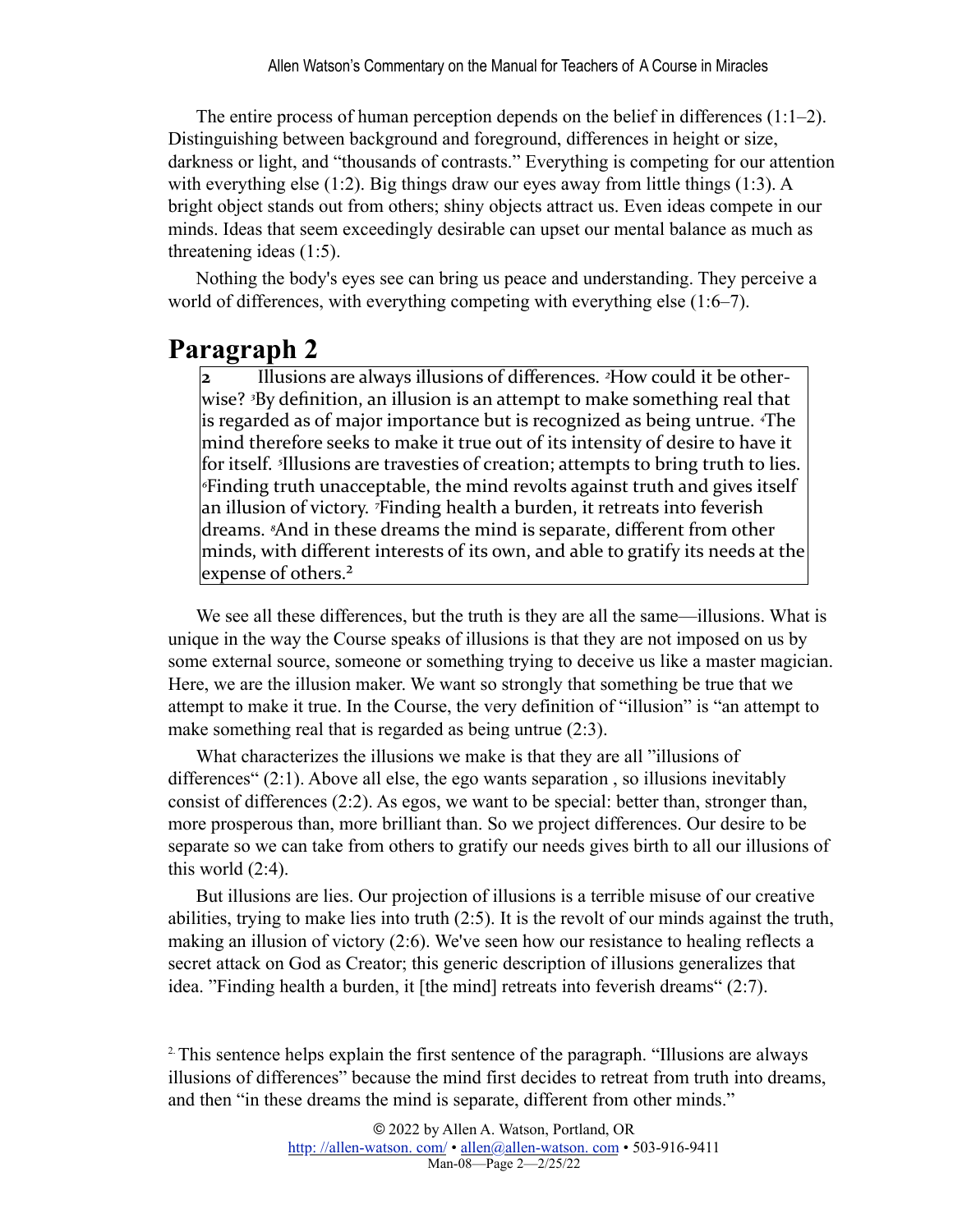As a result of the mind's insane illusion-making, we believe we are separate beings with interests that differ from other minds. We can satisfy our individual needs only "at the expense of others" (2:8). Our illusions are always of differences (2:1).

Our belief in separateness accounts for all our perceptions of differences, as listed in the first paragraph: background/foreground, high/low, big/small, dark/light, and thousands of others. A wish for separateness is the "reason" behind space and time: here/there, past/present/future. All are separation devices. All are illusions.

## **Paragraph 3**

Where do all these differences come from? <sup>2</sup>Certainly they seem to be in the world outside. <sup>3</sup>Yet it is surely the mind that judges what the eyes behold. <sup>4</sup>It is the mind that interprets the eyes' messages and gives them "meaning." <sup>5</sup>And this meaning does not exist in the world outside at all. <sup>*√*What is seen as "reality" is simply what the mind prefers. *7*Its hierarchy of</sup> values is projected outward, and it sends the body's eyes to find it. <sup>*s*The</sup> body's eyes will never see except through differences. <sup>*S*Yet</sup> it is not the messages they bring on which perception rests. <sup>10</sup>Only the mind evaluates their messages, so only the mind is responsible for seeing. <sup>11</sup>It alone decides whether what is seen is real or illusory, desirable or undesirable, pleasurable or painful.

I've just stated the answer to the question in 3:1: "all these differences" come from separation. Inarguably, the differences seem to be real, quite apparent in the world outside our minds (3:2). But what about inside our minds? Our minds judge and interpret what our senses detect. Any seeming meaning the messages of our senses have is assigned to them by our minds (3:3–4). Nothing in the world outside has any inherent meaning (3:5)!

The source of meaning is the subject of several early Workbook lessons, particularly Lessons 1 and 2:

#### *Nothing that I see means anything.*

#### *I have given everything I see all the meaning that it has for me.*

At the beginning of the Workbook, these lessons show just how fundamental this idea is to the Course's thought system. Our perception of differences comes from our mind. Our mind tells us that one thing is desirable, another is not, that one is real, the other illusion. Our minds even determine what we see and what we overlook. There is a famous YouTube video about ballplayers and selective attention:

#### <https://tinyurl.com/2p95v99k>

If you have not seen it, give it a watch! It illustrates very well how our minds determine our perception. We see what our minds prefer to see (3:6).

Each of our minds has its own "priority of values," which we project outward. We then "send" our senses to find what we are looking for (3:7). This explains why several people can see the same event and remember it quite differently. We hear evidence of this in the news when some viral video makes the news, and there are many different interpretations of it.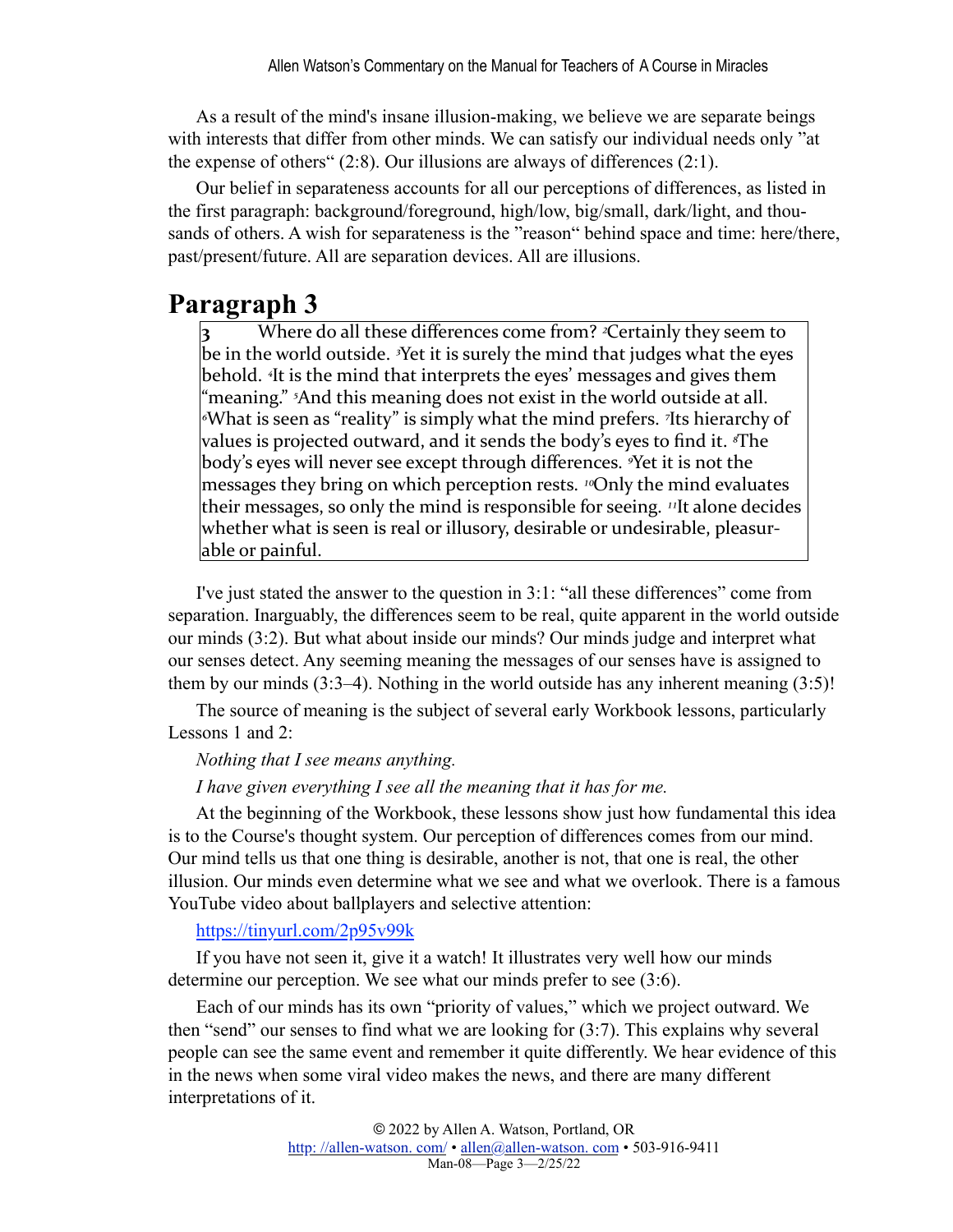The only way our eyes sort out the world's input is by using our hierarchy of differences (3:8). What's more, our minds then add another layer: Our interpretation of what we are perceiving (3:9). "Only the mind is responsible for seeing" (3:10). It is your mind that "decides whether what is seen is real or illusory, desirable or undesirable, pleasurable or painful"  $(3:11)$ .

Remember that this discussion is all essential background to understanding the answer to this section's question: How do I avoid seeing orders of difficulty in healing sickness? In the next paragraph, Jesus will summarize this background about how perception works before he begins to apply it all to the way to avoid seeing orders of difficulty in healing.

## **Paragraph 4**

**4** It is in the sorting out and categorizing activities of the mind that errors in perception enter. <sup>2</sup>And it is here corrections must be made. <sup>3</sup>The mind classifies what the body's eyes bring to it according to its preconceived values, judging where each sense datum fits best. <sup>4</sup>What basis could be faultier than this? <sup>*s*</sup>Unrecognized by itself, it has itself asked to be given what will fit into these categories. <sup>*«*And having done so, it concludes the</sup> categories must be true. <sup>7</sup>On this the judgment of all differences rests,<sup>3</sup> because it is on this the judgments of the world depend. *<sup>®</sup>Can* this confused and senseless "reasoning" be depended on for anything?

<span id="page-3-1"></span>Where do errors (such as seeing orders of difficulty in healing) come from? They arise from "the sorting out and categorizing activities of the mind" (4:1). Since the mind is where the errors arise, that mind is where we must make corrections (4:2).

The mind has built this hierarchy of values, deciding what it wants to see. We classify the input from our eyes according to this value scheme (4:3). How could this ever yield truth? The mind is selectively "seeing" what it has predetermined to see, although the mind isn't conscious of doing so (4:4–5). The data the mind receives match these criteria—of course! On that basis, the mind "concludes the categories must be true" (4:6).

This predetermined judgment is the basis of all our perceptions of differences (4:7)! Our ego-clouded minds operate this way because the reality of the external world depends on it. In other words, if our mind stops doing this illogical, unreasonable "reasoning," we will recognize that there is no world.

<span id="page-3-0"></span><sup>[3.](#page-3-1)</sup> The mind, in other words, comes to the act of perception with its "hierarchy of values" (3:7), a collection of preferred categories that it wants to find examples of in the world. The mind first "sends the body's eyes to find" members of these categories (3:7). Then, as sense data come in, the mind sorts those data *into* these premade categories, even if the data don't fit them. Finally, having "found" examples of these categories in the world, "it concludes the categories must be true" (4:6). In the end, the mind has simply projected its different categories onto a sensory field in which no *real* differences exist. The perceived differences, then, come from the mind, not the world.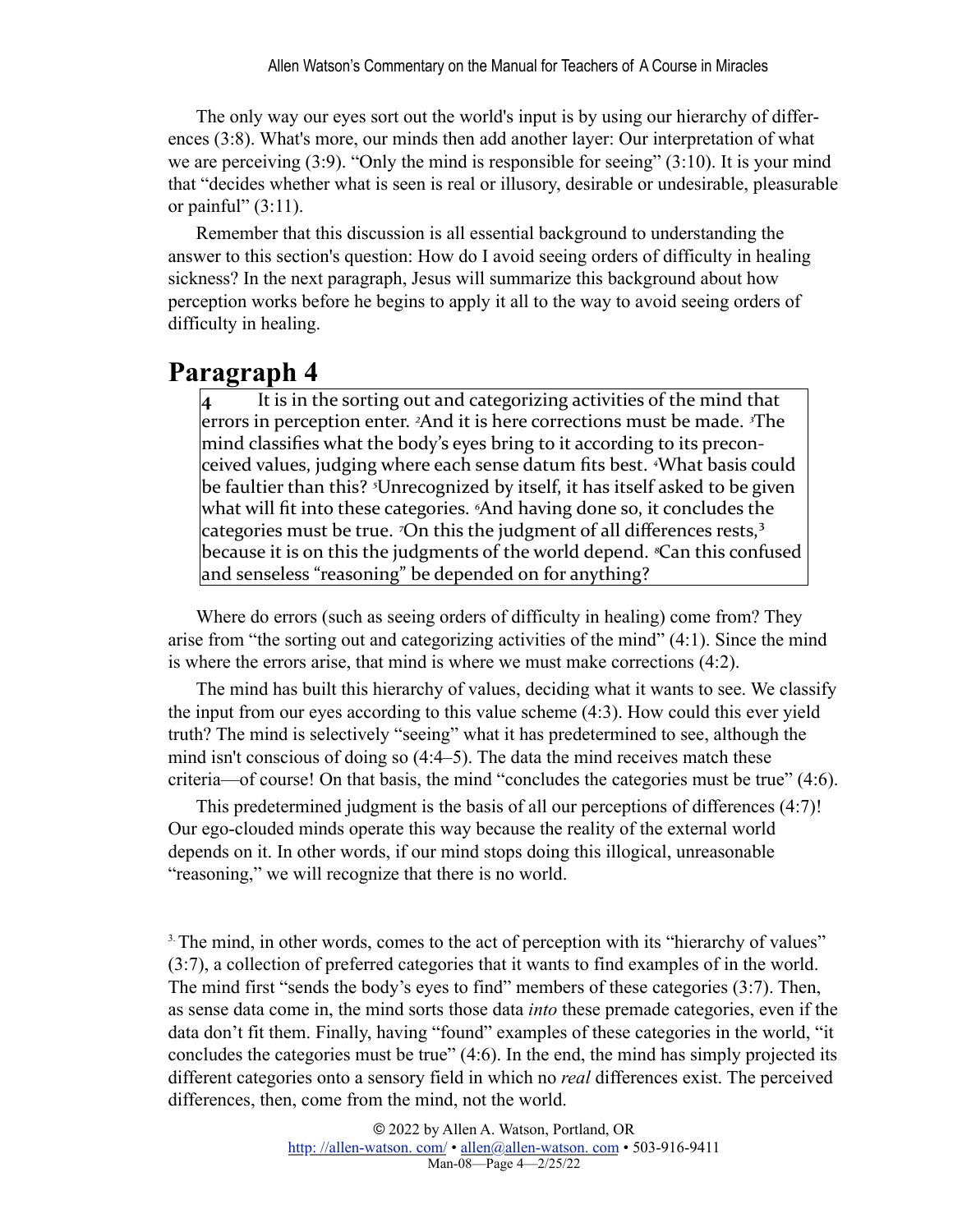In essence, we are saying, "My mind is already made up. Don't confuse me with facts." With that mindset, we cannot depend on anything we think we know (4:8).

### **Paragraph 5**

There can be no order of difficulty in healing merely because all sickness is illusion. <sup>2</sup>Is it harder to dispel the belief of the insane in a larger hallucination as opposed to a smaller one? <sup>3</sup>Will he agree more quickly to the unreality of a softer voice he hears than to that of a louder one? <sup>*A*</sup>Will he dismiss more easily a whispered demand to kill than a shout? <sup>5</sup>And does the number of pitchforks the devils he sees carrying affect their credibility in his perception? <sup>*«*His mind has categorized them as real, and so they are real</sup> to him. <sup>7</sup>When he realizes they are all illusions, they will disappear. <sup>8</sup>And so it is with healing. *The properties* of illusions which seem to make them different are really irrelevant, for their properties are as illusory as they are.

Earlier in the Manual, we saw that healing must always be certain because all sickness is an illusion. Here (5:1), the Course states it directly. Regardless of what the sickness is, it is an illusion. In healing, we are not altering anything real. We are dispelling belief in an illusion, and it makes no difference whether the illusion is big or small (5:2).

Imagine an insane person who thinks they hear voices telling them to kill somebody. Your job is to persuade them that their mind is playing tricks on them; they hear a voice that isn't there. Do you think it would be harder to convince them of that if they heard a loud voice instead of a whisper (4:3–4)? Of course not!

If a person is hallucinating, seeing devils carrying pitchforks, do you think the number of pitchforks they are carrying makes the hallucination more believable (4:5)? Again, of course not.

The illusions seem real to them because their mind "has categorized them as real" (4:6). When that activity of their mind is changed to realize the hallucinations are illusions, those voices or devils will disappear (4:7).

That is precisely how healing works (4:8). The form and content of the illusion "are really irrelevant," because the varying properties of the illness "are as illusory as" the illness (4:9).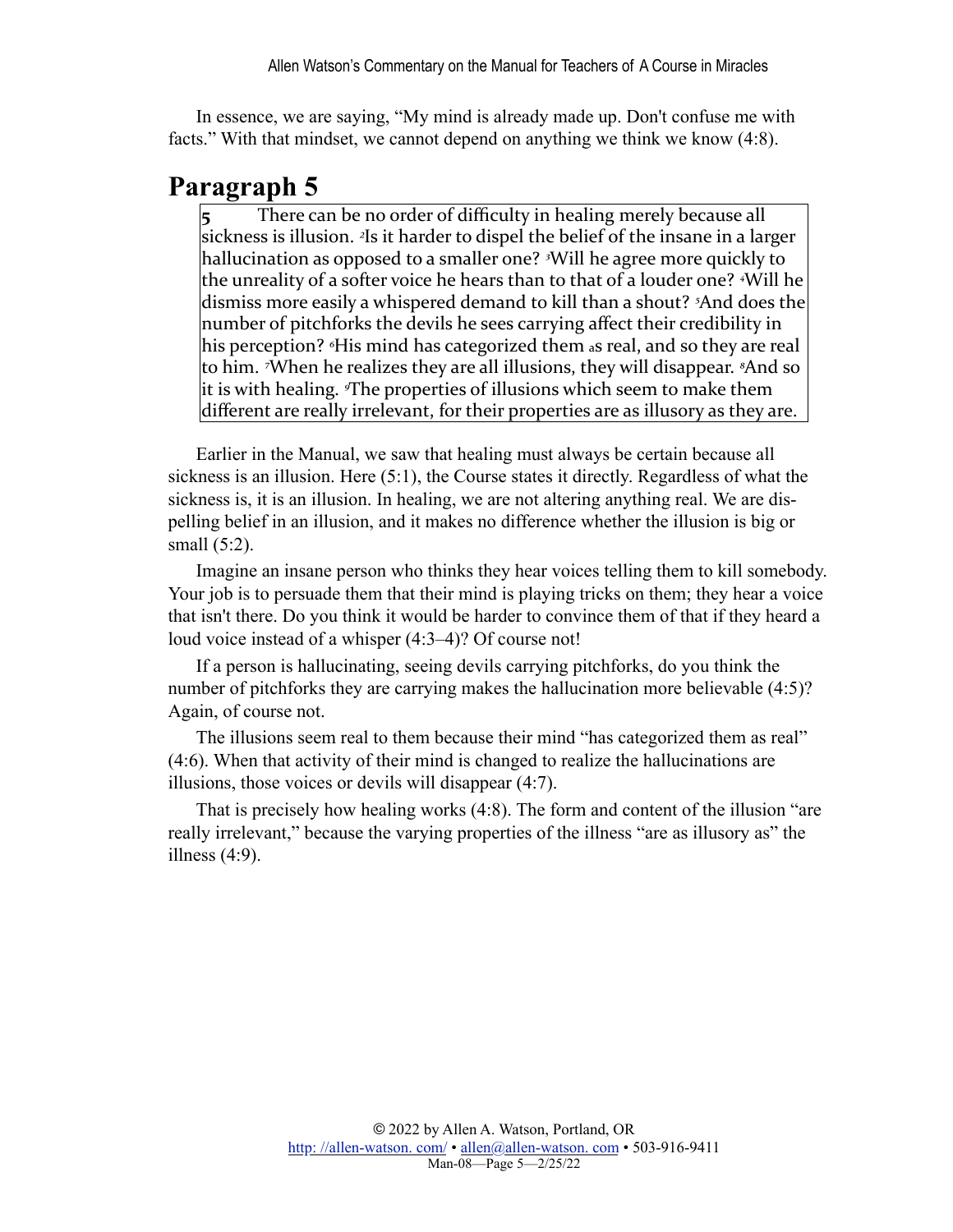## **Paragraph 6**

<span id="page-5-2"></span>**6** The body's eyes will continue to see differences, but the mind which has let itself be healed will no longer acknowledge them. <sup>2</sup>There will be those who seem to be "sicker" than others, and the body's eyes will report their changed appearance as before, but the mind will put them all in one category: they are unreal.<sup>4</sup> <sup>*3*This is the gift of its Teacher: the understanding</sup> that only two categories are meaningful in sorting out the messages the mind receives from what appears to be the outside world, and of these two but one is real.<sup>5</sup> <sup>4</sup>Just as reality is wholly real, apart from size and shape and time and place—for differences cannot exist within it—so too are illusions without distinctions. <sup>*s*The one answer to sickness of any kind is healing.</sup> *<u></u>*<sup>*s*</sup>The one answer to all illusions is truth.

<span id="page-5-3"></span>Despite this deeper understanding, "the body's eyes will continue to see differences" (6:1). That's reassuring to me. I don't expect to disappear from physical existence any time soon (I'm an optimistic 81-year-old.), and it would be impossible to navigate in this world without any perception of differences!

So, what changes? If my mind has allowed itself to be healed, it won't acknowledge the perceived differences (6:2). Applied to sickness, that will mean that although my eyes will still see some people as "sicker" than others, in my mind, I will firmly know that "they are unreal"  $(6:3-4)$ .

The ability to put all external forms into the "unreal" category "is the gift of its [the healed mind's] Teacher," that is, the gift of the Holy Spirit (6:5). He gives us the gift of understanding that the only two categories that "are meaningful in sorting out the messages that the mind receives from what appears to be the outside world" are real and illusion (6:5–6). Notice that this applies not only to sicknesses but to everything that appears to be the outside world. There is no world outside of our minds, just something that appears to be outside. (This is one application of the two categories, but I make another possible application below.)

Reality (which does not include the world we see) "is wholly real, apart from size and shape and time and place." It is Oneness, and it is formless. Size, shape, time, and place all presume differences, and "differences cannot exist within" Reality. But here's the shocker: "so too are illusions without distinctions" (6:7). Illusions seem to have sizes,

<span id="page-5-0"></span><sup>4</sup>. This is the answer to the opening question: "How can the perception of orders of difficulty in healing be avoided?" This perception arises when the mind projects its categories onto the world, placing sicker bodies into the "harder to heal" category and healthier bodies into the "easier to heal" category. This perception is *avoided* when the mind puts both kinds of bodies into the *same* category: "they are unreal."

<span id="page-5-1"></span><sup>[5.](#page-5-3)</sup> The two categories, then, are the real and the unreal. The real, as the next sentence above explains, is a spiritual realm that is "apart from size and shape and time and place—for differences cannot exist within it." The unreal is comprised of the forms of the world, and it too contains no differences, for all of its forms are equally unreal.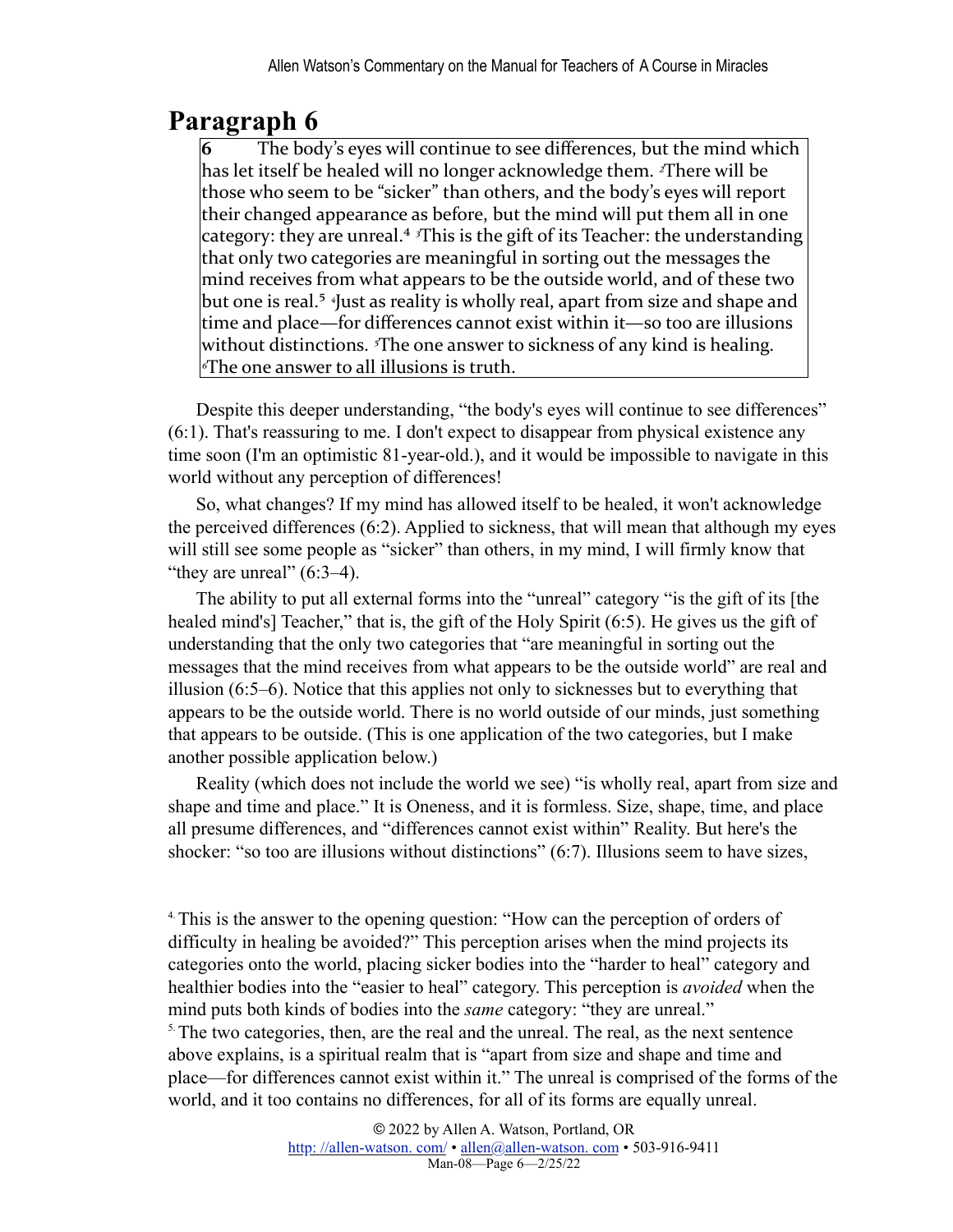shapes, times, and places, but these categories do not apply to illusions any more than they apply to Reality. Only one category applies: unreal; illusion.

There is only one answer to any sickness: healing. And because all sicknesses are illusions, the one answer to them all is truth (6:8–9).

There is a sticking point here in Sentence 6:3. It says only two categories are meaningful in sorting out things of the external world, "and of these two but one is real" (6:3). That implies that some things in our perceptions of this world are real, not illusions! What might they be?

I believe Jesus is referring here to expressions of love:

For grandeur is the right of God's Son, and no illusions can satisfy him or save him from what he is.

"Only his love is real, and he will be content only with his Reality."

(T-13.III.9:1-10:10 (CE), T-13.III.8:6-7 (FIP))

His love is real. Expressions of love represent what the Course calls "the real world." The Course admits that the phrase "real world" contains a contradiction because the world isn't real.

"This is the journey's end. We have referred to it as the 'real world.' And yet there is a contradiction here, in that these words imply a limited reality, a partial truth, a segment of the universe made true. This is because knowledge makes no attack upon perception. They are brought together, and only one continues past the gate where Oneness is." (T-26.III.1:1–5 (FIP, CE))

Perception and knowledge are "brought together." When perception is exposed to truth, all we see is lovable because God created only lovable things. Our eyes still see differences, but our hearts and minds see only Oneness, and we respond with love.

"In the real world there is no sickness, for there is no separation and no division. Only loving thoughts are recognized, and because no one is without your help, the Help of God goes with you everywhere" (T-11.VIII.10:1-2 (FIP), T-11.IX.11:1-2 (CE)).

"What, then, is the world that awaits your perception when you see? Every loving thought that the Son of God ever had is eternal. Those which his mind perceived in this world are the world's only Reality. They are perceptions, because he still believes that he is separate, yet they are eternal, because they are loving" (T-11.VIII.11:1-4 (CE), T-11.VII.2:1-4 (FIP)).

The Course teaches that loving acts in the world reflect Reality and witness to the truth. It tells us that these are the things our senses should seek for: "The senses then will seek instead for witnesses to what is true" (W-pII.4.2:7). Loving thoughts are the world's only Reality.